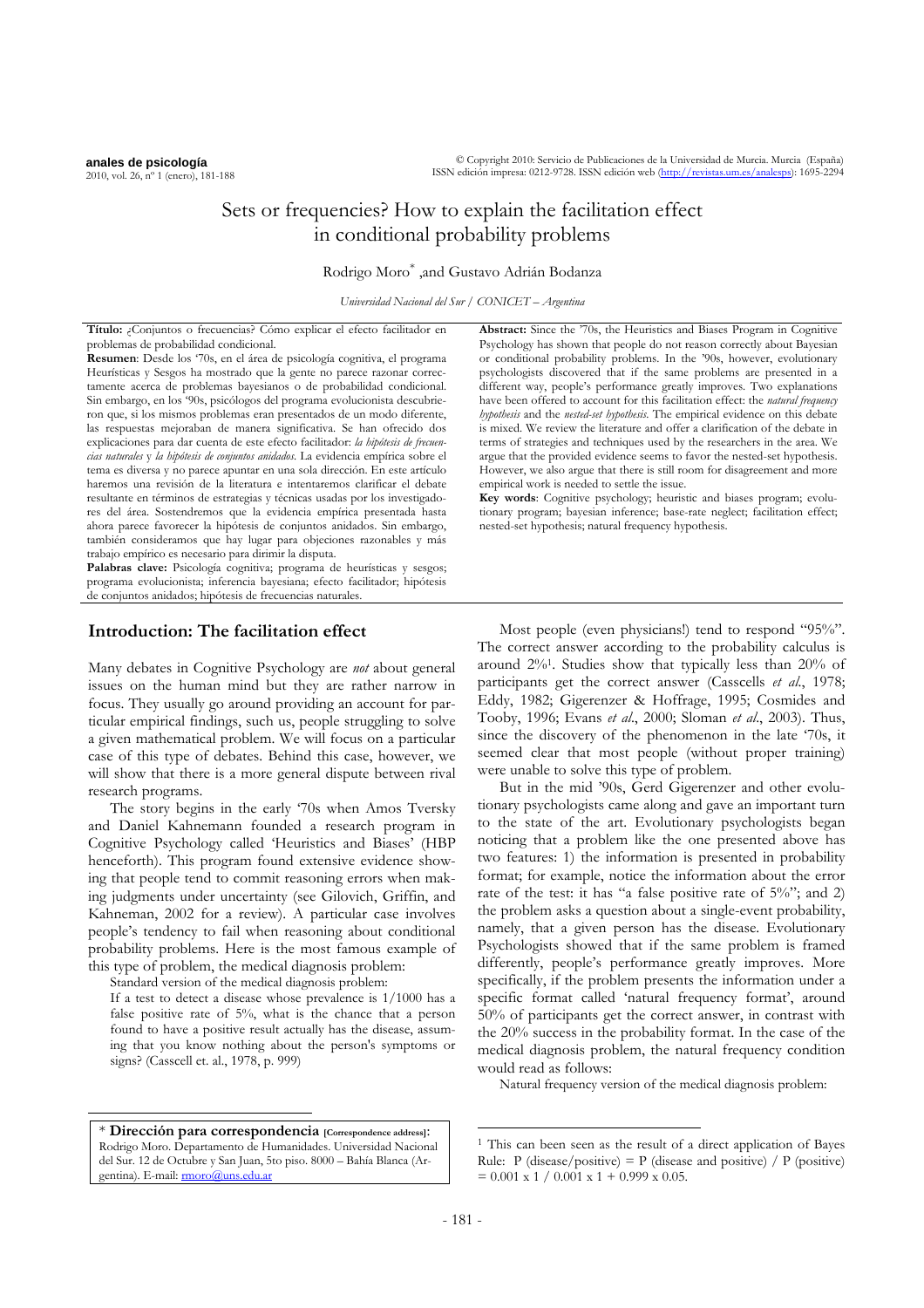One out of every 1000 American has disease X. A test has been developed to detect when a person has disease X. Every time the test is given to a person who has the disease, the test comes out positive. But sometimes the test also comes out positive when it is given to a person who is completely healthy. Specifically, out of every 999 people who are perfectly healthy, 50 of them test positive for the disease. Imagine we have arranged a random sample of 1000 Americans. They were selected by lottery. Those who conducted the lottery had no information about the health status of any of these people. Given the information above, on average, how many people who test positive for disease will *actually* have the disease? \_\_\_\_\_\_ out of

Notice that the information is presented in a frequentist format (e.g. 1 out of every 1000 American has disease X). But this is not just a frequentist format but, more specifically, it is a *natural* frequentist format. Such a format has two essential features: 1) The relevant frequencies are not normalized (neither in 100 nor in 1000 for example); 2) statistical information is presented as a partition or –as Evolutionary Psychologist like to say– as if it were obtained by *natural*  sampling, that is, by updating event frequencies as information is sequentially obtained. It turns out that people perform quite better with natural frequentist versions (see Gigerenzer and Hoffrage, 1995 for a systematic study). This is a robust finding. For more than ten years, though, there has been a heated debate on how to explain this facilitation effect. The goal of this paper is to clarify such a debate offering a review of the main results.

Before we examine competing accounts of the facilitation phenomenon, it is worth mentioning that performance in conditional probability problems seems to be modulated by individual differences. For example, Brase *et al*. (2006) show that motivation and participant-recruitment source have an impact on performance: Paid participants perform significantly better than unpaid participants and top-tier university students do better than students from lower ranked universities. Tubau (2008), in turn, shows that performance is also modulated by individual differences in mathematical skills: Poor-math-level individuals perform significantly better under natural frequency conditions, but this is no so for high-math-level individuals who tend to perform well across conditions. However, Stanovich and West (2000) report empirical results that seem to go in the opposite direction. Students higher in general cognitive ability –as measured by the Scholastic Assessment Test– tend to ignore information on base-rates (i.e. prevalence of the disease in the medical diagnosis problem), which leads to wrong responses.

# **Two rival explanations: the Natural Frequency Hypothesis vs. the Nested-sets Hypothesis**

There seems to be agreement about the following point. The natural frequentist version is computationally simpler than the probabilistic version. Gigerenzer and Hoffrage (1995)

spell out this point by showing that the equation needed to solve the former version is simpler (i.e. it contains less elements and operations, and uses whole numbers instead of fractions or decimals) than the equation needed to solve the later version. Nonetheless, researchers in the area usually go further than this computational point when trying to account for the facilitation effect at stake.

There are two main proposals, one by members of the Evolutionary Psychology Program (EPP henceforth) and the other by members of the HBP. The natural frequency hypothesis supported by EPP basically says that the *natural frequency format* is the responsible factor for the improvement in people's performance. This format requires that both the information and the question of the problem are given in terms of natural frequencies (rather than in terms of probabilities). The advocates of EPP (e.g. Brase *et al*., 1998) propose an explanation for why natural frequency formats are successful in promoting facilitation, based on an evolutionary hypothesis. This hypothesis postulates that the acquisition and use of frequentist information help our ancestors to survive; e.g., our ancestors realized that they were successful 5 times out of the 20 times they hunted in the north canyon. As a result, our evolved cognitive architecture favors certain frequentist ways of organizing information, which have the advantage of maintaining information that would be lost if were transformed in a single event probability: important information in "9 out of the 13 trees with red fruit are apple trees" is lost in the expression "69% of the trees with red fruit are apple trees" (for instance, by knowing the approximate number of apples per tree, the first expression favors a rough calculation of the total number of apples that can be obtained, while the second expression does not do so). Moreover, base rates are irrelevant when information is acquired by natural sampling, suggesting that our ancestors' calculations were adjusted to these conditions via repeated experiences of event frequencies (Kleiter, 1994). A complementary proposal from the Evolutionary camp is the individuation hypothesis. In addition to the frequency effect, Brase, Cosmides and Tooby (1998) postulate an individuation effect. They argue that the ability to elaborate adequate probability judgments ultimately depends on the ability to count. And the ability to count depends on the ability to individuate the world, that is, to see the world as composed of individual entities. The individuation hypothesis says that our cognitive mechanisms are better designed for operating over whole-objects rather than over arbitrary parsings of them such as parts or aspects of whole objects. The authors report a series of experiments that seem to support such a hypothesis: whole object problems elicited higher levels of performance than arbitrary parsing problems.

It must be noted that while the evolutionary hypothesis tend to justify *why* people will perform better calculations if they are given the information in natural frequency terms rather than in probability terms, it still remains uncertain whether the natural frequency format is the factor that indeed elicits the facilitation effect. This is the central point of

 $\overline{\phantom{a}}$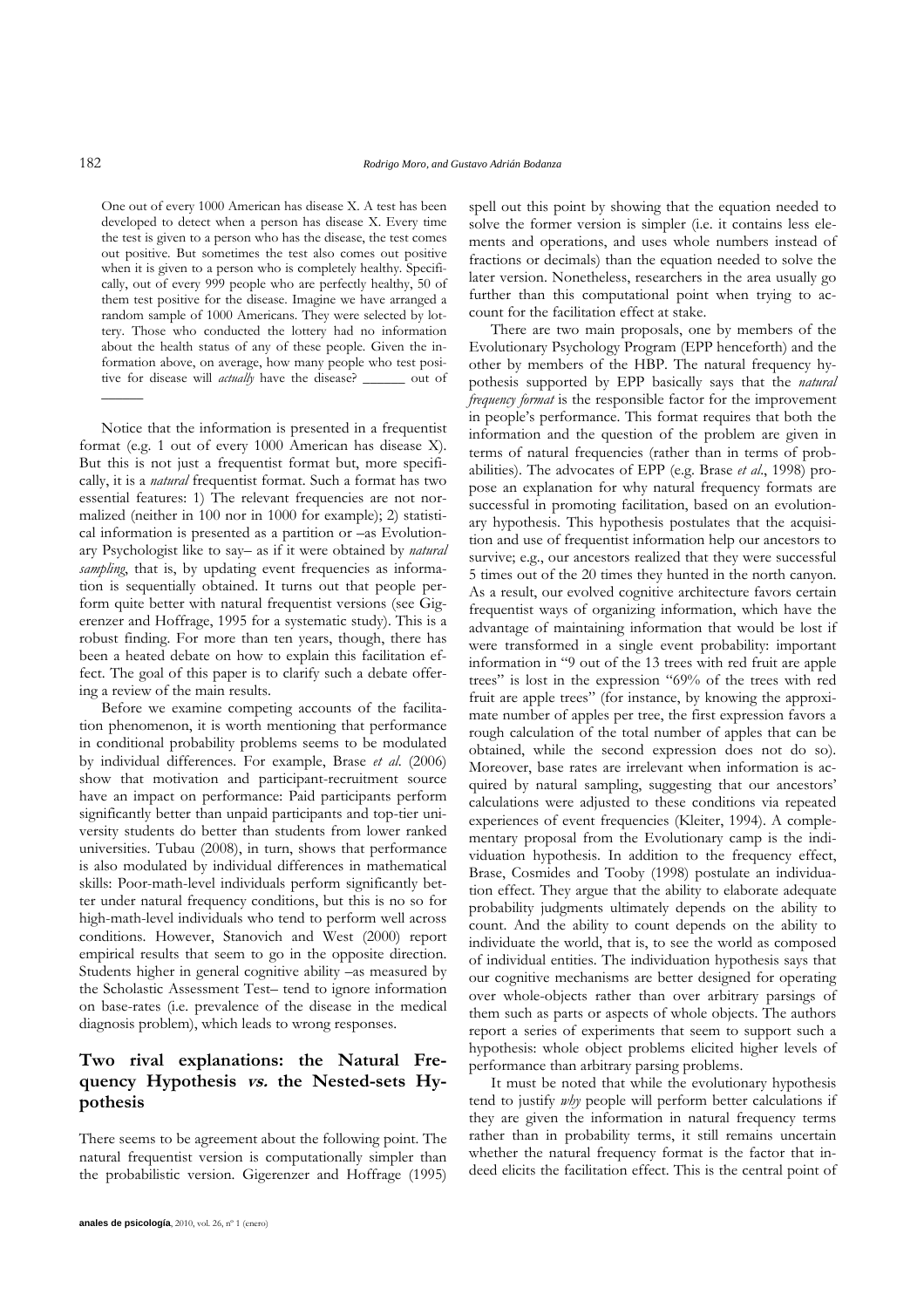disagreement with the HBP. So, the evolutionary explanation of why people perform well with natural frequency formats can be put aside until this is confirmed or disconfirmed.

Members of the HBP, in turn, have proposed the socalled 'nested-set hypothesis' to explain the facilitation effect.[2](#page-2-0) The basic idea is that natural frequency versions tend to make transparent the relevant subset relations of the problem. In the medical diagnosis problem, the natural frequency version would make transparent that the set of people with positive tests includes all the sick people and also some of the healthy people (see Figure 1). When people see clearly the set relations involved in this kind of problems, they tend to use correctly base rates and thus, their performance improves. They point out that, according to this view, the success of the frequency effect does not have to do with natural frequency formats per se. They predict that any format whatsoever that makes the relevant set relations clear will aid people's probabilistic judgments. Barbey and Sloman (2007) argue that the dual process theory would provide some theoretical explanation for the nested-set effect. Dual process theory postulates that people use two systems to reason, sometimes called 'System 1' and 'System 2'. System 1 is faster, uses less information, and is based on associative principles. System 2 is slower, uses more information, and is ruled-based. This theory attributes judgmental errors –as typically occurring in conditional probability problems– to cognitive heuristics generated by some associative processes of System 1. In turn, it attributes the use of elementary set operations –and the resulting Bayesian inference in conditional probability problems– to System 2. Barbey and Sloman add that since rule-based inference is cognitively more demanding than associative inference, it is more likely to occur when participants have more time, more incentives, or more external aids to make a judgment[.3](#page-2-1) Of course, one can

 $\overline{a}$ 

defend the nested-set hypothesis without supporting the dual-process theory. So, regardless the theoretical justification, the key feature of the nested-set hypothesis is, again, the transparency of the set relations of the problem.

The empirical evidence on this debate is mixed. Some studies seem to support the natural frequency hypothesis (Cosmides and Tooby, 1996; Gigerenzer and Hoffrage, 1995; Krämer and Gigerenzer, 2005; Zhu and Gigerenzer, 2006) while others seem to support the nested-set hypothesis (Mellers and McGraw, 1999; Evans *et al*., 2000; Macchi, 2000; Girotto and Gonzalez, 2001; Yamagishi, 2003; Sloman, Over, Slovak and Stivel, 2003).

We will try to clarify the debate by reviewing the strategies and techniques followed by the researchers in the area. We will then argue that the available evidence seems to favor the nested-set hypothesis. However, we will also present some reasonable objections that can be made against the provided evidence. Thus, we will conclude that issue is still open.

# **First strategy: Using frequency formats without a clear set structure**

In order to decide between our rival hypotheses, one possible strategy is to test natural frequency versions where the nested-sets are not clarified. If people perform well under such frameworks, the natural frequency hypothesis is empirically supported. If not, the nested-set hypothesis receives empirical support. Unfortunately, this possibility is ruled out from the outset. The reason is that one of the main features of *natural* frequency versions is that they present the information in a partitive way, leaving, thus, the set structure of the problem explicitly revealed.

However, some researchers try to follow this strategy anyway (e.g. Evans *et al*., 2000). According to them, there are some frequency versions that do not clarify the set structure of the problem and, consequently, people's performance is very poor. Nevertheless, these results are not very informative. What these results actually prove is that *non*-natural frequency versions (where frequencies are usually normalized in 100 or 1000) do not produce the facilitation effect. But the very same result is also predicted by the advocates of the natural frequency hypothesis. So, this strategy does not allow us to distinguish between our rival hypotheses.

-

<span id="page-2-0"></span><sup>2</sup> The nested-set hypothesis was first advanced by Tversky and Kahneman (1983) in the context of the phenomenon of conjunction fallacy (for a presentation of the nested-set hypothesis directly applied to conditional probability problems see Sloman *et al*., 2003). However, this hypothesis is also defended by independent researchers who do not belong to the Heuristic and Biases program (e.g., Evans *et al*., 2000, Girotto and Gonzalez, 2001). 3 A different general account of the way people elaborate condi-

<span id="page-2-1"></span>tional probability judgments is given by Fox and Levav (2004) who propose the partition-edit-count model. This model postulates that when evaluating conditional probabilities, people partition the sample space into x elementary possibilities, edit out the possibilities that are to be eliminated given some received information, then count the remaining possibilities and report probabilities as the ratio of the number of focal events to the total number of events. This strategy is perfectly reasonable, but not always it is correctly performed. These authors show how different presentations of the same information can influence participants' partition processes and/or edition processes. More specifically, some presentations make people tend to invoke partitions that are insufficiently refined or fail to edit appropriately the cases that can be eliminated. Notice that this proposal does not entirely fit the ones mentioned above.

First, this model, as opposed to the evolutionary proposal, does not require whole objects to work. Second, even if the partition part make it closer to the Heuristics and Biases' proposal, a correct understanding of the set relations may not lead to correct responses since the edition process may independently fail.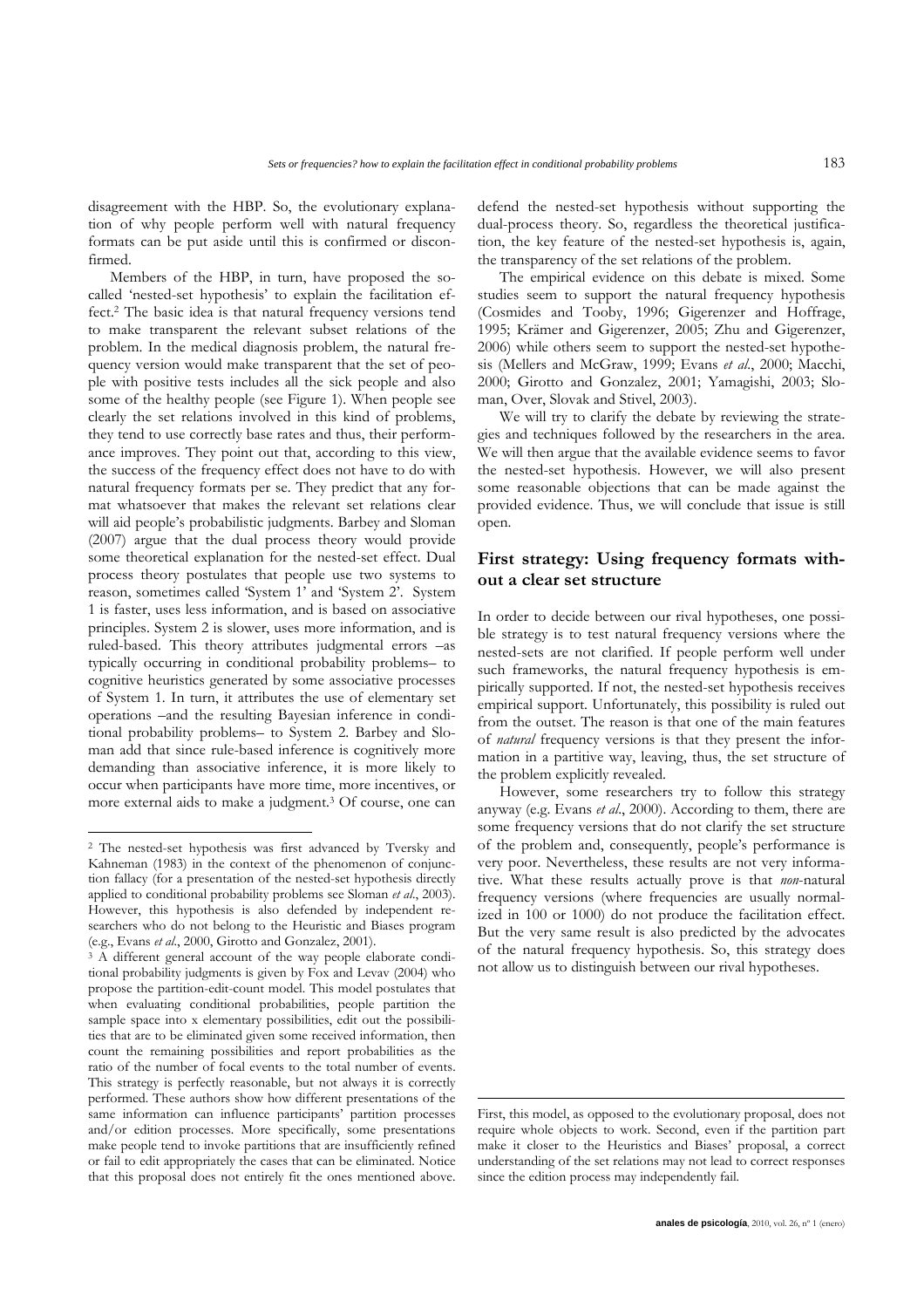# **Second strategy: Using probability formats with a clear set structure**

The main strategy left is, then, to create *probability* versions where the set structure is indeed clarified and see whether such versions elicit the facilitation effect. This is the right strategy to follow since HBP and EPP predict opposite results. HBP predicts that such versions will elicit a performance comparable to natural frequency versions of the problem while EPP predicts no facilitation at all.



**Figure 1**: Nested-set relations of the medical diagnosis problem. Bold text appeared in probability conditions. Italicized text in frequency conditions. (Reproduced from Sloman *et al*. (2003, p. 298)

This strategy, however, raises an important methodological problem: how to distinguish probability versions from natural frequency versions. The problem with this distinction is that the concept of probability can be interpreted as suggesting relative frequencies. In fact, the frequentist interpretation is among the most plausible interpretations of probability (von Mises, 1957). Furthermore, it has been noted in the literature that the same numerical expressions – percentages, fractions, even whole numbers- can be legitimately used for both type of versions. In other words, the distinction is vague. While there is some agreement in the literature on classifying some wording as typically frequentist (e.g. "3 out of every 10 cases of A are also cases of B") and some wording as genuinely probabilistic or non-frequentist (e.g. "the chance or probability that the single event A is a case of B is 30%"), some researchers are not particularly careful about this point, thus leading to debates about how to interpret their results. Take, for example, a probability version used by Macchi (2000):

*360 out of every 1000* students who sit for their High School Diploma fail.

75% of the students who are not awarded a Diploma fail the written Italian paper. Taking this consideration into account, we next com-

However, 20% of the students who are awarded a Diploma also fail the written Italian paper.

What percentage of those who fail the written Italian paper are not awarded a Diploma? (Macchi, 2000, p. 24, the italics is ours).

Clearly, the set structure of the problem is made transparent in this version. Notice, however, that despite of Macchi's classification, this version is closer to a frequentist format than to a probability format. In fact, the first sentence has the typical frequentist wording ("360 out of every 1000 students"). And even if the probability expressions in terms of percentages would make this version non-natural, the presence of a whole number (1000) as the reference class invites to compute all the numbers required for the natural frequentist version of the problem. Given the mixed nature of the format, a good performance (72% of correct answers) does not provide a straightforward interpretation. The facilitation may be caused by the clarification of the set relations or by the cue to use a natural frequentist approach. This criticism has been repeatedly made by members of EPP (Hoffrage *et al*., 2002, Gigerenzer, 2007). Unfortunately, many studies in the area are susceptible of the very same criticism (e.g., Sloman *et al*., 2003).

ment on three techniques that apply the general strategy of using probability versions with a clarified set structure. These three techniques are so far the most successful ones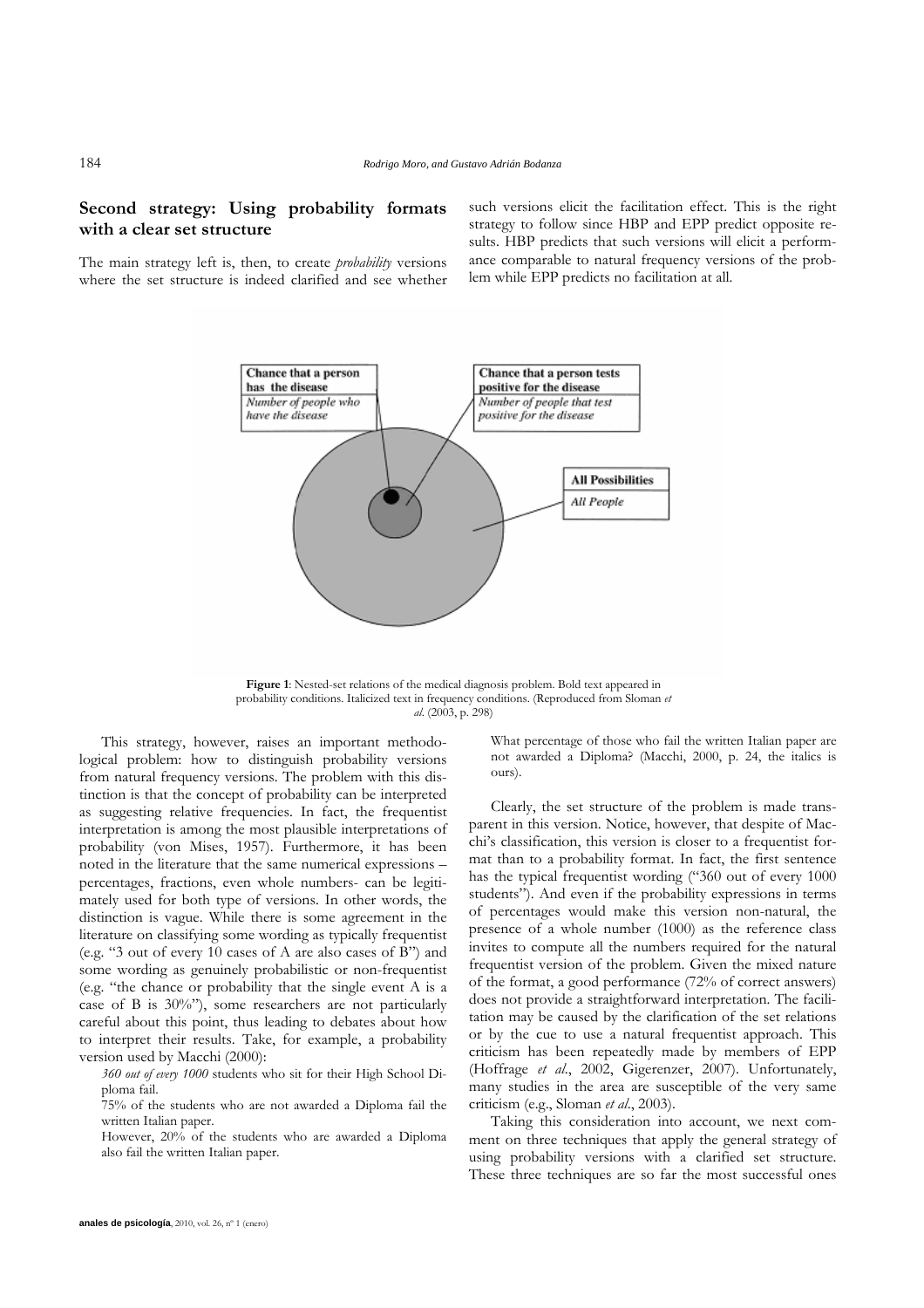in showing important improvements in performance, apparently providing, thus, support for the nested-set hypothesis.

### **Technique 1: using improved wording**

Sloman *et al*. (2003) used different versions of the medical diagnosis problem, some of which have an improved wording that reflects the set structure of the problem. Here is one of these versions:

Improved probability format version with transparent nestedsets relations.

The probability that an average American has disease X is 1/1000. A test has been developed to detect if a person has disease X. *If the test is given and the person has the disease, the test comes out positive. But the test can come out positive even if the person is completely healthy*. Specifically, the chance is 50/1000 that someone who is perfectly healthy would test positive for the disease. Consider an average American. Assume you know nothing about the health status of this person. What is the probability that if this person is tested and found to have a positive result, the person would actually have the disease? (Sloman *et al*., 2003, p. 303, the italic is ours)

Notice that the technique consists of two points: 1) making the problem about an average person, so the statistical information becomes relevant; and 2) stressing out the possibility of positive tests being associated with both sick and healthy people. The problem is that Sloman and colleagues did not find consistent results. They tested several versions of probability formats *without* clarified set relations and several probability versions *with* the improved wording (and also a frequentist version). In some experiments, they found a big improvement in performance (from 20% to 48% of correct answers). However, they tested several versions because they recognized that some of these versions contain ambiguities (e.g. probability versions that may be interpreted as frequentist versions). Now, there is a comparison that Sloman *et al*. (2003) did not make. This is the comparison of the versions when ambiguities are highly reduced or eliminated. This is the most relevant comparison. The versions that contained ambiguities are not reliable because these ambiguities might be source of errors. So, the comparison that really counts is the one with no, or at least less, ambiguous materials. According to their own criteria, when facing the best probability version *without* clear set relations, *39*% of participants gave correct answers. And when facing the best probability version *with* clear set relations, *40*% of people got the correct answer. These percentages are almost identical! So, for the best version of each type, the clarification of the nested-set relation did not seem to bring any improvement.

Given the inconsistency of results with this technique, we cannot confidently pass judgment on the issue at stake. Let us then move on to evidence of the next technique to test our rival hypotheses.

#### **Technique 2: using a natural chance format**

One of the most effective techniques is the one used by Girotto and Gonzalez (2001). These authors have found a very clever way to express single event probabilities that emulates natural frequency setups. Here is an example of such chance format:

The applicants for admission to a prestigious university have to pass an entrance examination which involves an oral test and a written test. Here is the information about the results of last year examination.

An applicant had 5 chances out of 100 of being accepted. 3 of the 5 chances of being accepted were associated with success in the oral test. 7 of the remaining 95 chances of being rejected were associated with success on the oral test. Imagine that Jean is an applicant to the entrance examination. Out of 100 chances, Jean has \_\_\_ chances of passing the oral test, \_\_\_ of which will be associated with being accepted. (Girotto and Gonzalez, 2001, p. 272-273)

Under this condition, the partitive structure makes transparent the set structure of the problem. This chance format is shown to elicit a similar facilitation effect as the natural frequency version. This result seems to provide empirical support for the nested-set hypothesis.

What is the response from the advocates of the natural frequency hypothesis? The main objection is the suspicion that chances are not but "frequencies in disguise" (Hoffrage *et al*., 2002). In fact, the structure of natural chance versions emulates the structure of natural frequency versions. Furthermore, the introduction of the problem mentions the results of last year examination. That may induce people to think in frequentist terms. These observations call into question the interpretation of the results. Again, the facilitation effect may be due to a clarification of set relations or to cues leading to think the problem in a frequentist way.

Actually, there seems to be some empirical evidence to support the suspicion of a frequentist interpretation. This comes from a study by Brase (2008). After giving participants the university admission problem, he made them choose among the following options:

- I thought about the information as a single application with some possibility of having been successful on the oral test and some possibility of having been accepted. [*probability interpretation*]
- I thought about the information as a large number of applications, some of which were successful on the oral test, and some of which were accepted. [*frequency interpretation*]
- Other: I thought about the information as \_\_\_\_\_\_\_\_. (Brase, 2008, p. 285)

Brase reports that an important percentage of participants (around 30%) selected the frequentist interpretation as their own. Thus, even if most people selected the probabilistic interpretation (around 60%), it is clear that the format is somewhat ambiguous. More importantly, the group that selected the frequentist interpretation performed significantly better than the group that selected the probabilistic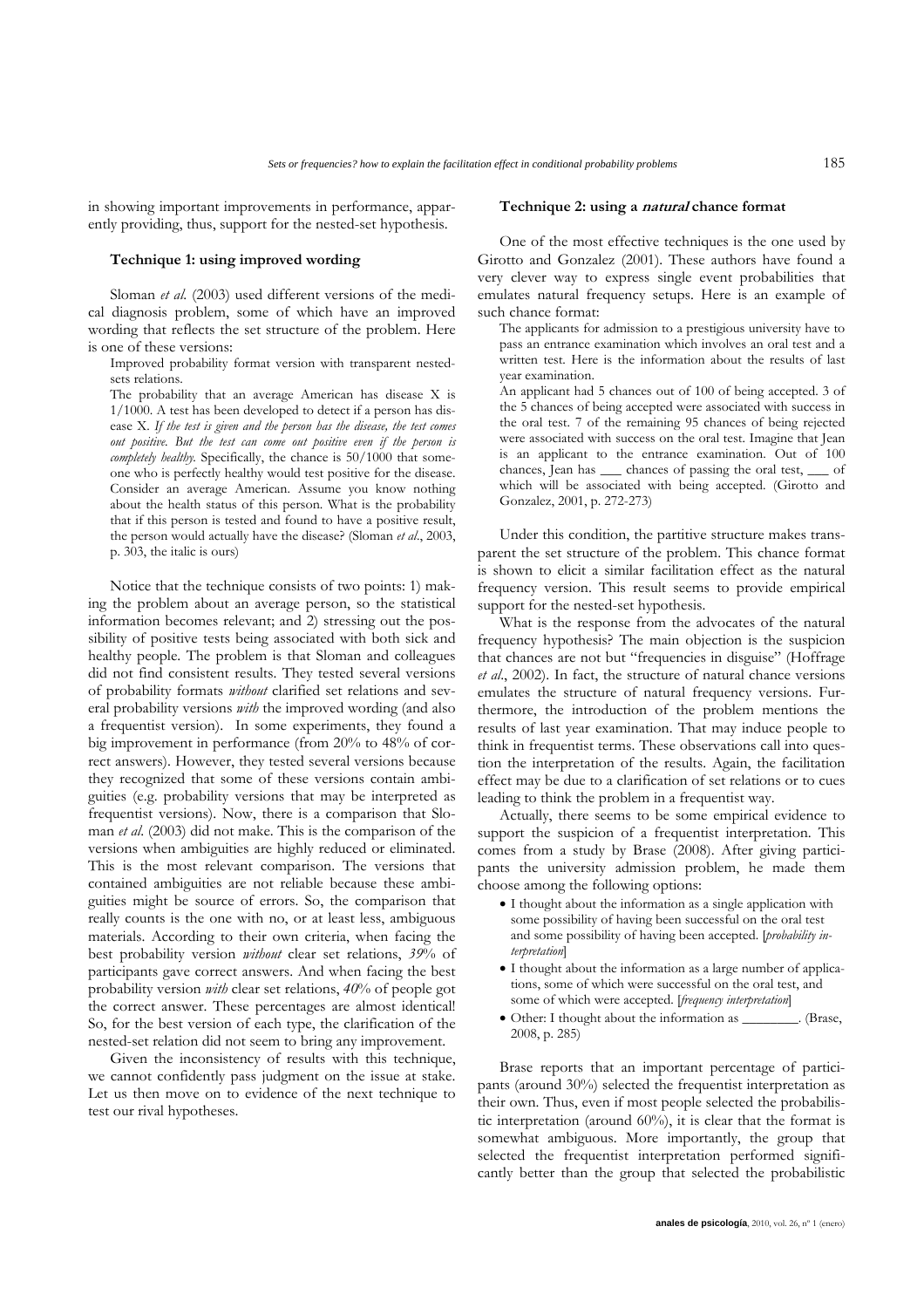interpretation. Thus, the reported facilitation seems to depend partially on the ambiguity of the format at stake. Hence, the main problem with the chance format is whether it can be taken as a genuine probability format or it is rather a frequency format in disguise. Until this point is clarified, Girotto and Gonzalez's results do not seem to provide conclusive evidence in favor of the nested-set hypothesis. Let us consider, then, the last technique that seems to discriminate between our rival hypotheses.

## **Technique 3: using graphical representations**

There is an additional way to create probability versions that reveals the set structure of the problem: to include a graphical representation that show such a structure. This technique was used by Cosmides and Tooby (1996), Sloman *et al*. (2003), and Yamagishi (2003). We think this is actually one of the best ways to reveal the set structure of a problem. However, as in previous conditions, the interpretation of these results is not a straightforward matter. In fact, the same precautions should be taken to avoid suggesting a frequentist reading. This is exactly the problem with Cosmides and Tooby's study because they made participants draw a graphical representation where there was one square per represented individual, clearly suggesting a frequentist reading.

Sloman *et al*. (2003) and Yamagishi (2003), on the other hand, seem to avoid such problem. Sloman and colleagues (experiment 2) use the following version of the medical diagnosis problem:

Consider a test to detect a disease that a given American has a 1/1000 chance of getting. An individual that does not have the disease has a 5% chance of testing positive. An individual who does have the disease will definitely test positive. What is the chance that a person found to have a positive result actually has the disease, assuming that you know nothing about the person's symptoms or signs? \_\_\_\_\_ % (Sloman *et al*., 2003, p. 300)

This version seems genuinely probabilistic. Under the control condition, they gave participants this version alone, and under the key experimental condition, they also included a graphical representation of the situation (see Figure 1). Sloman and colleagues reported a big improvement, from 20% of correct answers *without* the diagram to 48% *with* the diagram. This improvement was almost the same as the one elicited by the frequestist version (51%).

Yamagishi (2003), in turn, reports a similar result. He uses different variations of the following problem:

A factory manufactures artificial gemstones. Each gemstone has a  $1/3$  chance that it is blurred, a  $1/3$  chance that it is cracked, and a 1/3 chance that it contains neither. An inspection machine removes all cracked gemstones, and retains all clear gemstones. However, the machine removes 1/2 of blurred gemstones. What is the chance that a gemstone is blurred after the inspection? (Yamagishi, 2003. p. 99)

In the key experimental condition, Yamagishi included a graphical representation as in Figure 2. Across four experiments, he reported an improvement from an average of 15% of correct answers *without* the diagram to an average of 75% *with* the diagram. In this case, the diagram effect was actually stronger than the natural frequency effect (49%).



**Figure 2**: Graphical representation of the gemstone problem. (Reproduced from Yamagishi (2003), p. 98).

These two results are the clearest evidence in favor of the nested-set hypothesis and against the natural frequency hypothesis. None of the advocates of the last hypothesis has provided any response to this challenge. Notice, in passing, that to provide such a response is indeed a difficult task. One may initially think that the advocates of the frequentist camp should try to show that the graphical representations of Sloman's and Yamagishi's studies somehow elicit a frequentist reading. But even if this is so, no graphical condition in such studies would be regarded as *natural* frequency since all the proportions are normalized. Thus, the natural frequency hypothesis would keep predicting no improvement at all under such conditions. As a result, it seems indeed very difficult for the advocates of the natural frequency hypothesis to incorporate the results of the graphical representation technique. We will, however, finish this paper by suggesting some objections to the claim that this is conclusive evidence for the nested-set hypothesis (Sloman *et al*., 2003; Barbey and Sloman, 2007).

The first objection has to do with the graphical representations in Sloman's and Yamagishi's studies (Figures 1 and 2). Notice that the graphical representations used in both studies give more information than the mere set structure of the problem. The figures also show (Yamagishi) or suggest (Sloman) the *relative proportions* of the sets involved. Notice that this additional feature is *not* required by the nested-set hypothesis as it is usually stated. One can perfectly present the set structure of the problem without suggesting the relative size of each set (see Figure 3). Showing the relative proportions, in turn, may clarify the very goal of the task at hand, which is, after all, to obtain a determined proportion. Thus, it may happen that what produces the facilitation effect is not the clarification of the set structure but rather the clue about proportions. Of course, this is a speculation and should be tested empirically before it can be taken seriously.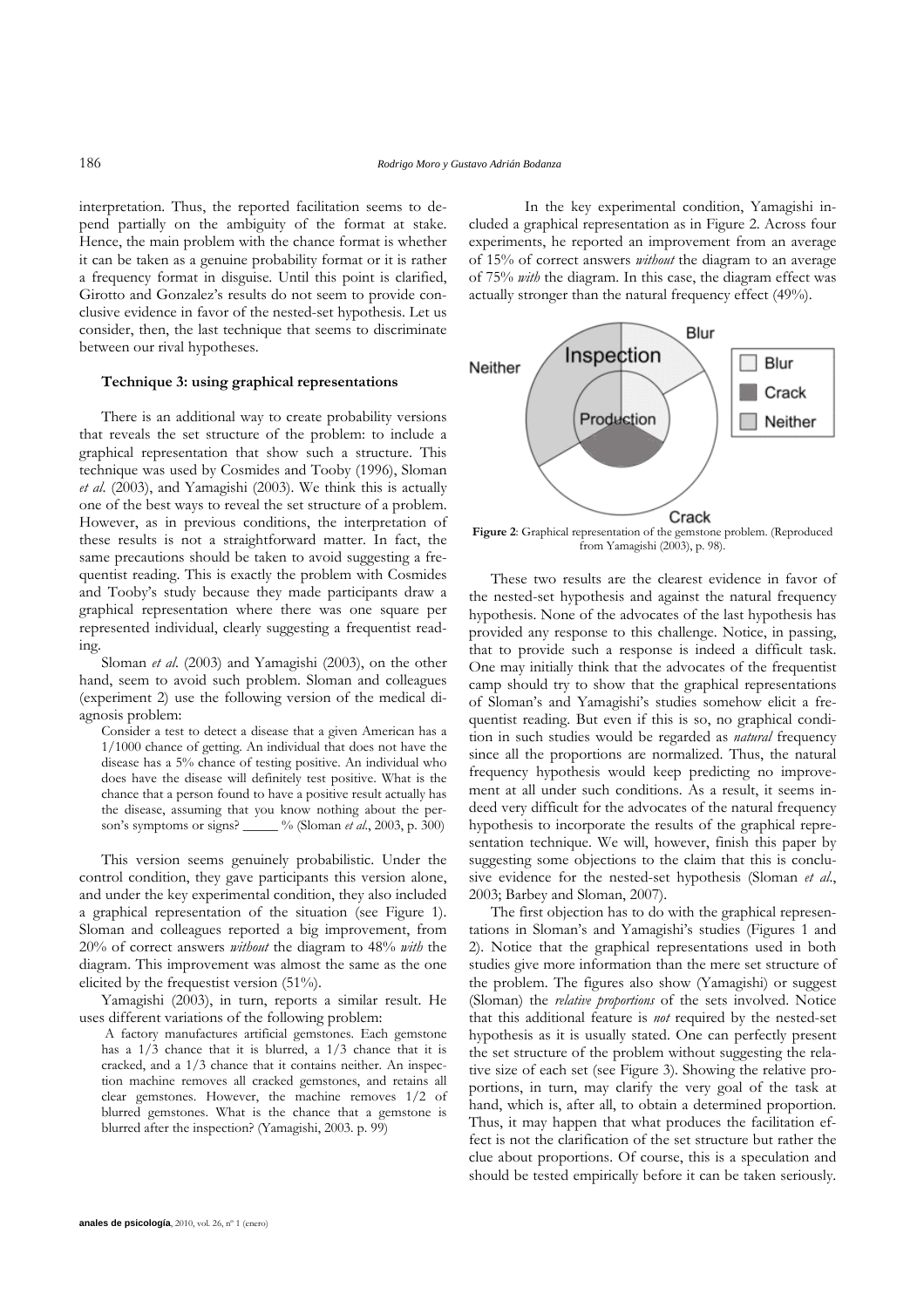Still, it is an open question whether a graphical representation that does *not* suggest proportions can keep eliciting good performance by participants. If this is not case, we would have some negative evidence against the nested-set hypothesis –at least, as it is usually presented.



**Figure 3**: Graphical representation of the medical diagnosis problem that does *not* suggest the relative sizes of the classes involved.

A more general objection can be presented by pointing out the limited evidence offered in favor of the nested-set hypothesis. As argued above, neither the improved wording technique nor the chance technique has provided both consistent and clear results in favor of the nested-set hypothesis. As for the graphical representation technique, the evidence still seems very slim. The improvement in performance was shown in two studies that worked with only one problem each. Furthermore, neither of these problems seems completely adequate. In the first place, the version of the medical diagnosis problem used by Sloman and colleagues is problematic as they themselves admit (Sloman *et al*., 2003, p. 301).[4](#page-6-0) The gemstone problem used by Yamagishi, in turn,

 $\overline{a}$ 

can be also questioned since the proportions needed to compute the solution (one half, one third, etc.) are quite simpler than the typical ones used in the literature.<sup>5</sup> Thus, it is an open question whether the phenomenon is robust, that is, whether the facilitation effect still occurs with other versions of the same problems and with other problems as well.

To sum up, although the evidence provided so far seems to favor the nested-set hypothesis, more empirical work is needed to provide a conclusive case for such a hypothesis.

## **Conclusion**

-

Conditional probability problems are hard. Even in the most helpful conditions, people struggle to get the right answer. However, it has been shown that when problems are presented under a natural frequency format, people's performance improves. Gerd Gigerenzer and other evolutionary psychologists argue that the use of frequency formats is, thus, the factor that causes the facilitation effect. The advocates of the nested set hypothesis disagree and postulate one of the features of the natural frequency format as the responsible factor, namely, the clarification of the relevant set

<span id="page-6-0"></span><sup>4</sup> A first problem has to do with the fact that the information is given of an individual "getting" a disease, without specifying a time period over which the disease might be "gotten", so that whether the base rate information applies to the event at hand is questionable. A second problem has to do with the fact that this version of the problem does not mention that the person was selected at random. So, participants may assume a different prior probability for the hypothesis of the disease. It may be the case, for example, that participants assume that the patient at stake has already certain symptoms that make the doctor recommend the testing. If this is the case, one should assign a probability for the disease hypothesis higher than the base rate (1/1000). We actually discover an additional problem with this version of the problem. It has to do with the applicability of the base of the disease. On the one hand, the information about the prevalence of the disease (base rate) is given for *Americans*. On the other hand, the question of the problem is about the chance that *a person* (not explicitly an American) selected is sick. Given that the class of Americans is a subset of the class of all people, a quite different picture of the set relations may be obtained. As stated, the problem says nothing about the prevalence of the disease among non-American people. Thus, it is not clear whether the information about the base rate should be even considered by participants.

<span id="page-6-1"></span><sup>5</sup> Notice also that the diagram used by Yamagishi also suggests a way to compute the answer. For the numerator, it is clear that the proportion of blurred gemstones among the approved by the inspection is one half of one third. Regarding the denominator, it is clear that it is composed by the previous amount plus one third of the gemstones corresponding to the completely clear ones. Of course, nothing in the nested-set hypothesis is said about facilitating the computation of the answer. Thus, although a very interesting finding, it is difficult to interpret the result. The facilitation effect could be due either to the clarification of the set structure of the problem or to the clue about how to calculate the normative response.